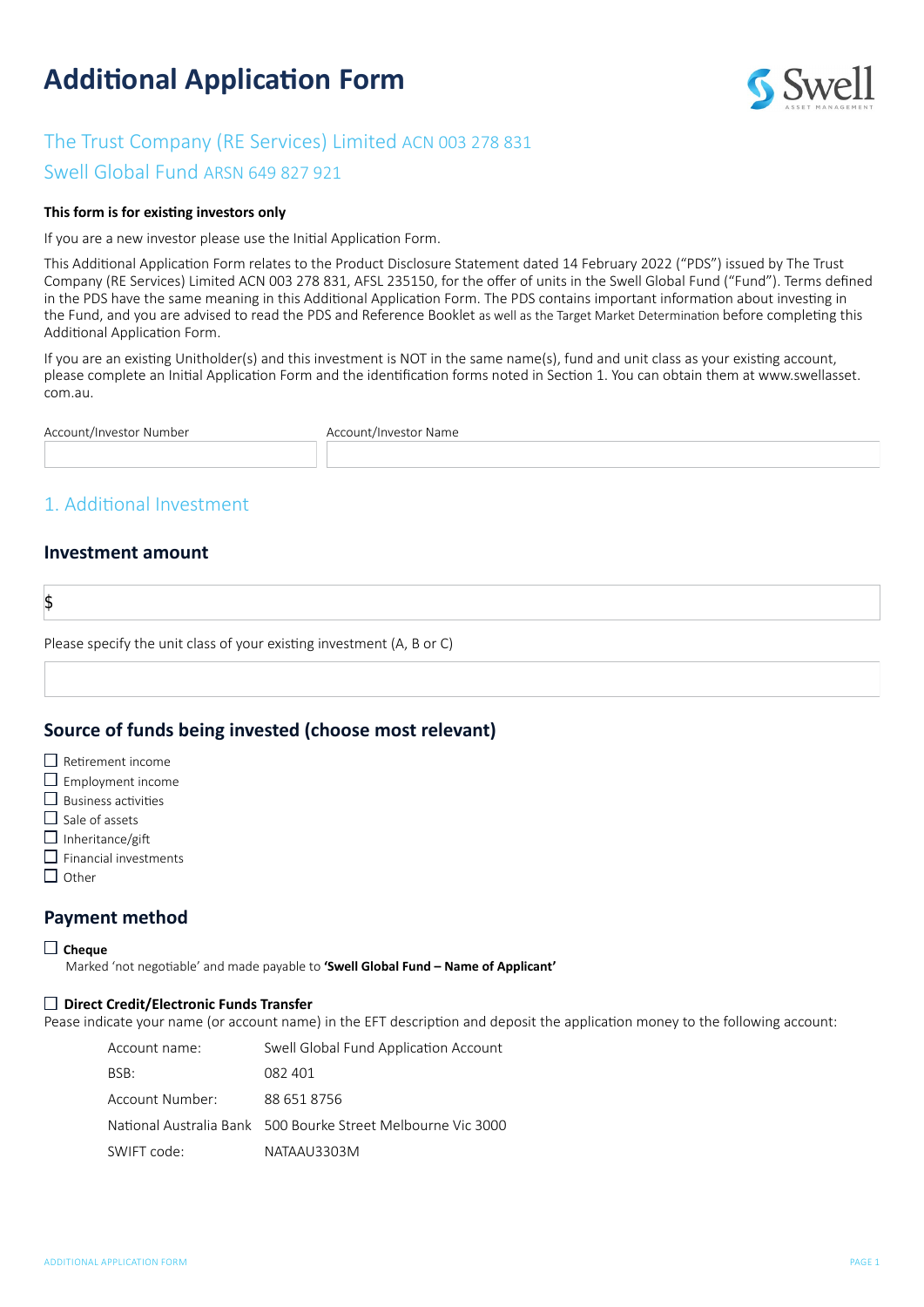# 2. Required Signatories

| <b>Investor Type</b> | Who must sign                                                                                                            |
|----------------------|--------------------------------------------------------------------------------------------------------------------------|
| Individual           | where the investment is in one name, the investor must sign                                                              |
| Joint investors      | where the investment is in more than one name, all investors must sign                                                   |
| Company              | two directors or a director and a company secretary must sign, unless you are a sole director and sole company secretary |
| Trust                | each trustee must sign or, if a corporate trustee, then as for a company                                                 |
| Partnership          | each partner                                                                                                             |

## 3. Declaration

I/we declare and agree each of the following:

- I/we have read the current PDS and acknowledge this additional application request is subject to the terms and conditions set out in the current PDS.
- My/our application is true and correct.
- I am/we are bound by any terms and conditions contained in the current PDS and the provisions of the constitution of the Fund as amended from time to time.
- I/we have legal power to invest.
- If this is a joint application, each of us agrees our investment is as joint tenants. Each of us is able to operate the account and bind the other to any transaction including investments or withdrawals by any available method.
- If investing as trustee on behalf of a super fund or trust, I/we confirm that I am/we are acting in accordance with my/our designated powers and authority under the relevant trust deed. In the case of a super fund, I/we also confirm that it is a complying fund under the Superannuation Industry (Supervision) Act 1993.
- I/we acknowledge that neither The Trust Company (RE Services) Limited nor any of its related entities, officers or employees or any related company or any of the appointed service providers including the investment manager and custodian guarantee the repayment of capital or the performance of the Fund or of any particular rate of return by the Fund.
- I/we have read and understood the privacy disclosure as detailed in the current PDS. I/we consent to my/our personal information being collected, held, used and disclosed in accordance with the privacy disclosure. I/we consent to The Trust Company (RE Services) Limited disclosing this information to my/our financial adviser (named in this form) for units in the Fund. Where the financial adviser no longer acts on my/our behalf, I/we will notify The Trust Company (RE Services) Limited of the change.
- If I/we have appointed an authorised representative, I/we release, discharge and indemnify The Trust Company (RE Services) Limited from any loss, expense, action or other liability which may be suffered by, brought against me/us or The Trust Company (RE Services) Limited for any action or omissions by the authorised representative whether authorised by me/us or not.

### **Investor 1**

| Signature                                  | Full Name | Date |  |  |  |
|--------------------------------------------|-----------|------|--|--|--|
|                                            |           |      |  |  |  |
|                                            |           |      |  |  |  |
|                                            |           |      |  |  |  |
| Capacity:                                  |           |      |  |  |  |
| $\Box$ Sole Director and Company Secretary |           |      |  |  |  |
| $\Box$ Director                            |           |      |  |  |  |
| $\Box$ Secretary                           |           |      |  |  |  |

- $\Box$  Individual trustee
- $\Box$  Partner